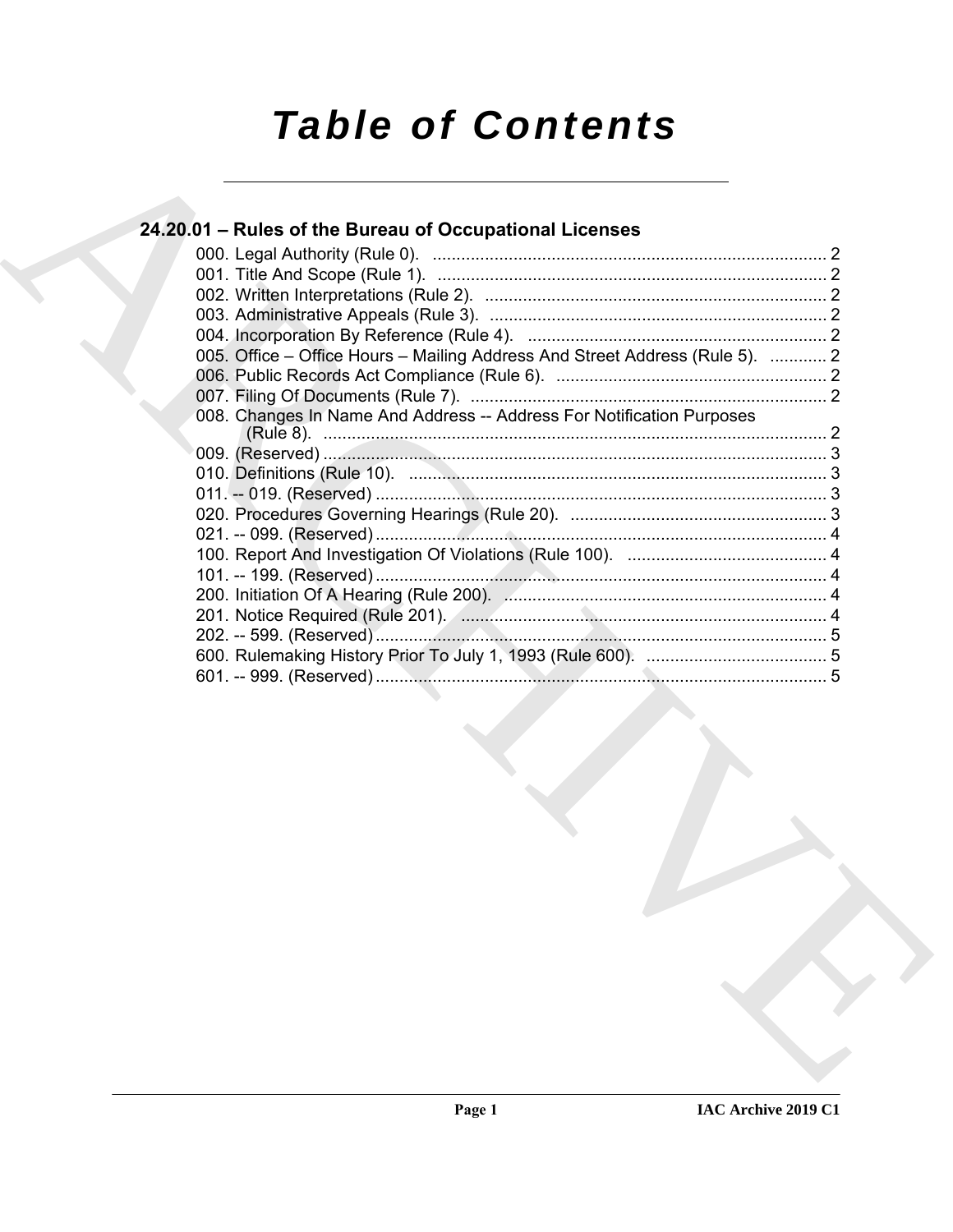### **IDAPA 24 TITLE 20 CHAPTER 01**

### **24.20.01 – RULES OF THE BUREAU OF OCCUPATIONAL LICENSES**

### <span id="page-1-15"></span><span id="page-1-1"></span><span id="page-1-0"></span>**000. LEGAL AUTHORITY (RULE 0).**

These rules are established pursuant to the authority vested in the Bureau of Occupational Licenses by the provisions of Section 67-2609, Idaho Code. (3-15-02)

### <span id="page-1-18"></span><span id="page-1-2"></span>**001. TITLE AND SCOPE (RULE 1).**

**01.** Title. These rules shall be cited in full as IDAPA 24.20.01, "Rules of the Bureau of Occupational Licenses." (3-15-02)  $\mu$  (3-15-02)  $(3-15-02)$ 

**02.** Scope. These rules include, but are not limited to the procedures followed by the Bureau of ional Licenses and Boards in contested cases. (3-15-02) Occupational Licenses and Boards in contested cases.

### <span id="page-1-19"></span><span id="page-1-3"></span>**002. WRITTEN INTERPRETATIONS (RULE 2).**

The Bureau may have written statements that pertain to the interpretation of the rules of this chapter. Such interpretations, if any, are available for public inspection and copying at cost at the Bureau office. (3-15-02)

### <span id="page-1-10"></span><span id="page-1-4"></span>**003. ADMINISTRATIVE APPEALS (RULE 3).**

Administrative appeals shall be governed by the Administrative Procedure Act, Chapter 52, Title 67, Idaho Code, and IDAPA 04.11.01.100 through 04.11.01.799, "Idaho Rules of Administrative Procedure of the Attorney General."

(3-15-02)

### <span id="page-1-14"></span><span id="page-1-5"></span>**004. INCORPORATION BY REFERENCE (RULE 4).**

There are no documents that have been incorporated by reference into these rules other than those sections of Idaho Code so referenced. (3-15-02)

## <span id="page-1-16"></span><span id="page-1-6"></span>**005. OFFICE – OFFICE HOURS – MAILING ADDRESS AND STREET ADDRESS (RULE 5).**

The Bureau is located at 700 W. State Street, Boise, Idaho 83702. The telephone number of the Bureau is (208) 334- 3233. The Bureau's fax number is (208) 334-3945. The Bureau's e-mail address is ibol@ibol.idaho.gov. The Bureau's official website is http://www.ibol.idaho.gov. The Bureau is open between the hours of 8 a.m. and 5:00 p.m. each day except Saturdays, Sundays and holidays. (3-15-02)

### <span id="page-1-17"></span><span id="page-1-7"></span>**006. PUBLIC RECORDS ACT COMPLIANCE (RULE 6).**

Records maintained by the Bureau are subject to the provisions of the Idaho Public Records Act, Title 74, Chapter 1, Idaho Code. (3-15-02)

### <span id="page-1-13"></span><span id="page-1-8"></span>**007. FILING OF DOCUMENTS (RULE 7).**

**24.20.01 - RULES OF THE BUREAU OF OCCUPATIONAL LICENSES**<br> **CHARC[HI](mailto:ibol@ibol.idaho.gov)VE CONTROLLY (RULES)**<br> **CHARCHIVE CONTROLLY (RULES)**<br> **CHARCHIVE CONTROLLY (RULES)**<br> **CHARCHIVE CONTROLLY (RULES)**<br> **CHARCHIVE CONTROLLY (RULES)**<br> **CHARCH** All written communications and documents that are intended to be part of an official record for decision in rulemakings or contested cases before the Bureau or a board shall be filed with the Bureau or the relevant board at the offices of the Bureau during office hours. One (1) original of each document must be filed with the Bureau or board. Additionally, one (1) copy must be provided for the hearing officer and one (1) copy must be provided to the opposing party. The person or officer presiding over any rulemaking or contested case proceeding may issue orders requiring the filing of additional copies for use in such proceeding. Any communication or document may be filed with the Bureau by a facsimile machine process (FAX), provided that such FAX transmission must be received during the office hours set forth in Section 005 and be legible in its entirety. It shall be the responsibility of the filing party to verify with Bureau staff that any FAX transmission is successfully received and legible in its entirety. (3-15-02)

### <span id="page-1-11"></span><span id="page-1-9"></span>**008. CHANGES IN NAME AND ADDRESS -- ADDRESS FOR NOTIFICATION PURPOSES (RULE 8).**

<span id="page-1-12"></span>**Change of Name.** Whenever a change of a licensee's name of record occurs, the licensee must immediately notify the Bureau in writing of the change. Official documentation confirming the change of name must be provided to the Bureau on request. (3-15-02)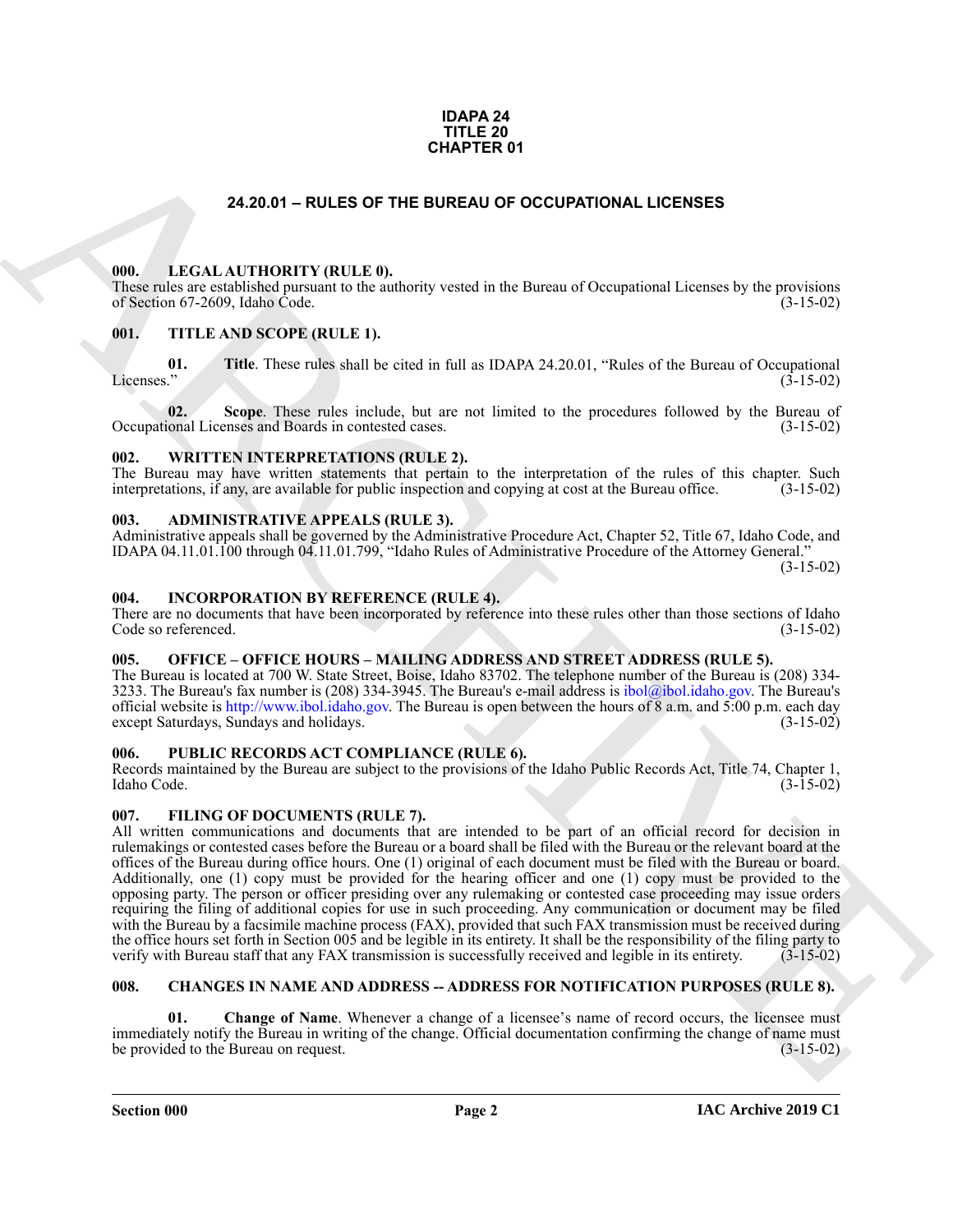<span id="page-2-5"></span>**02.** Change of Address. Whenever a change of the licensee's address of record occurs, the licensee mediately notify the Bureau in writing of the change. (3-15-02) must immediately notify the Bureau in writing of the change.

<span id="page-2-4"></span>**03. Address for Notification Purposes**. The most recent mailing address on file with the Bureau will be used for purposes of all written communication with a licensee including, but not limited to, notification of renewal and notices related to disciplinary actions. It is the responsibility of each licensee to keep the Bureau<br>informed of a current mailing address. informed of a current mailing address.

<span id="page-2-0"></span>**009. (RESERVED)**

### <span id="page-2-6"></span><span id="page-2-1"></span>**010. DEFINITIONS (RULE 10).**

<span id="page-2-7"></span>**01. Address of Record**. The address that appears on an official license issued by a board to practice an occupation or profession. The address of record is considered a public record pursuant to the Idaho Public Records Act, Title 74, Chapter 1, Idaho Code. (3-15-02)

**02. Board**. Any professional or occupational licensing board of the state of Idaho receiving administrative, investigative, legal, fiscal and other services from the Bureau. The boards receiving such services from the Bureau include, but are not limited to, those listed in Section 67-2602(1), Idaho Code. (3-15-02)

<span id="page-2-10"></span><span id="page-2-9"></span><span id="page-2-8"></span>**03. Bureau**. The Bureau of Occupational Licenses as prescribed in Section 67-2602, Idaho Code. (3-15-02)

**04. Complaint**. A written communication in a form approved by the Bureau that contains the name, address, and phone number of the complaining party, the name, address, phone number, and profession of the licensee complained against, and a narrative of the facts and circumstances and perceived acts or omissions that may constitute cause for disciplinary action against the licensee. The complaint must be signed by the complaining party.  $(3-15-02)$ 

**05. Formal Complaint**. The document that initiates a hearing before a board and charges a licensee with acts or omissions under the laws administered by the board. (3-15-02)

<span id="page-2-14"></span><span id="page-2-13"></span><span id="page-2-12"></span><span id="page-2-11"></span>**06. Hearing**. A hearing is a contested case. (3-15-02)

**07. Hearing Officer**. A person appointed by the Bureau or a Board, other than a member of the Board, to preside over the hearing of a contested case. (3-15-02)

**08. Licensee**. A person holding any current, expired, cancelled, suspended, revoked, or otherwise sanctioned license, registration, permit and/or certificate issued by a board. (3-15-02)

<span id="page-2-15"></span>**09. Mailing Address**. The address used by the Bureau or a board for purposes of all written communication with an applicant for a license, permit, certificate, or registration, or a licensee, including, but not limited to, general correspondence, notification of renewal, and notices related to disciplinary actions. The mailing address may or may not be the same as the address of record. (3-15-02) address may or may not be the same as the address of record.

<span id="page-2-16"></span>**10. Representative of the Board**. Any person, including the Chief of the Bureau of Occupational Licenses, designated by a Board to act as its agent under certain circumstances. (3-15-02)

### <span id="page-2-2"></span>**011. -- 019. (RESERVED)**

### <span id="page-2-17"></span><span id="page-2-3"></span>**020. PROCEDURES GOVERNING HEARINGS (RULE 20).**

Bureau in Concernsion Licenses<br>
and Discussion Concernsion (Licenses of the Bureau of Occupational Concernses<br>
mail image of Address Part Military Whenever a change of the Reactive Military and The Military Concernses of Procedures for a hearing before the Bureau or a Board shall be governed by the Administrative Procedure Act, Title 67, Chapter 52, Idaho Code, "Idaho Rules of Administrative Procedure of the Attorney General," IDAPA 04.11.01, and the provisions of Idaho Code and administrative rules governing the Boards. These rules supplement the contested case procedures of the Boards, if any. Where these rules are inconsistent with provisions of the Idaho Code governing the procedures for a hearing before a board, the Idaho Code provisions are the controlling authority.

 $(3-15-02)$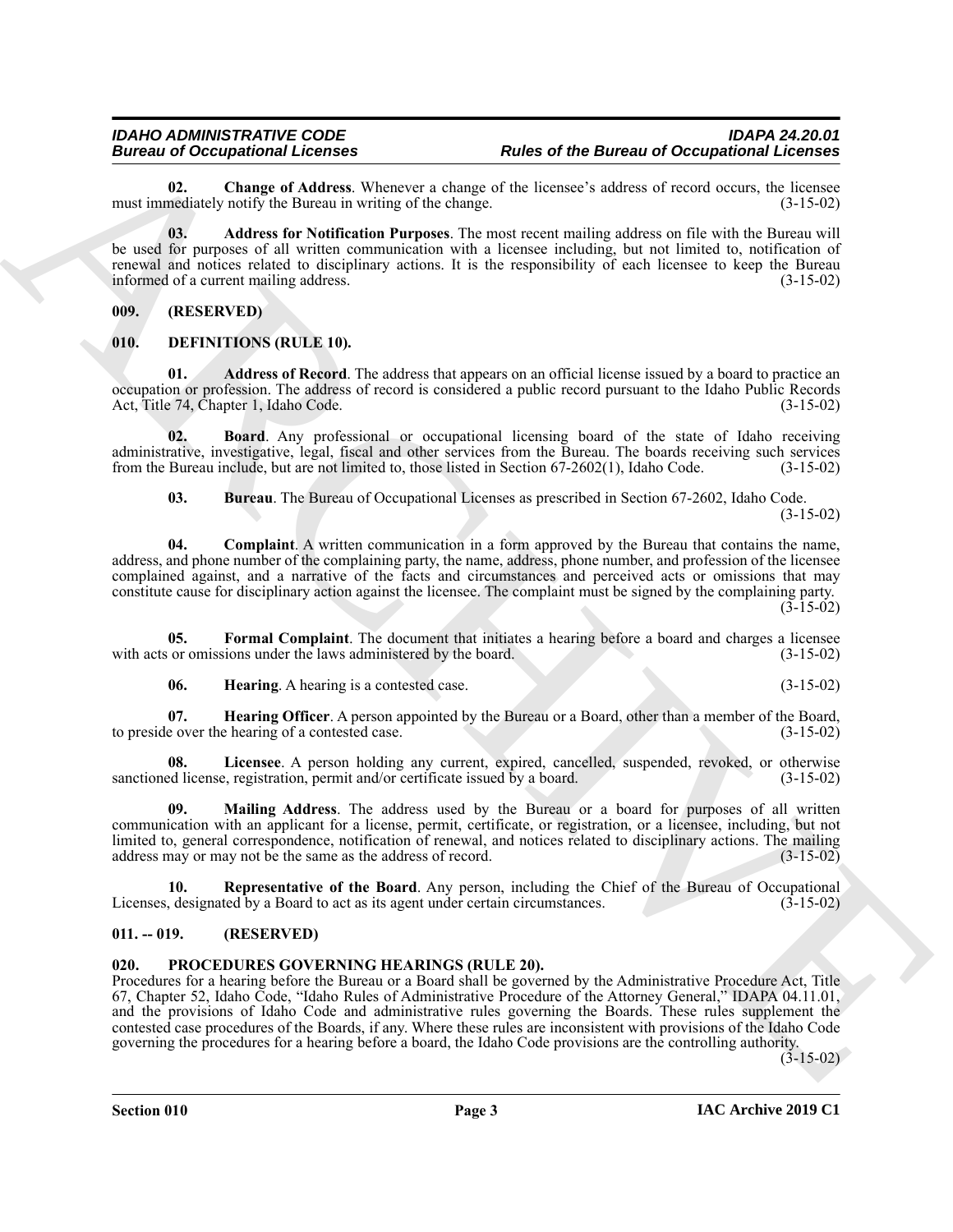### <span id="page-3-0"></span>**021. -- 099. (RESERVED)**

### <span id="page-3-18"></span><span id="page-3-13"></span><span id="page-3-1"></span>**100. REPORT AND INVESTIGATION OF VIOLATIONS (RULE 100).**

**01. Who May Report a Violation**. Any person who knows of a violation by a licensee of the lawful requirements for the retention of a license, registration, permit or certificate may report the violation to the Bureau.  $(3-15-02)$ 

<span id="page-3-15"></span>**Person Reporting a Violation.** A person reporting a violation is not regarded as a party to the investigation or to any proceeding that may result from the investigation. The policy of the Bureau shall be not to publish or divulge the name of any person reporting a violation. The name of a person reporting a violation may be obtained, however, pursuant to the rules governing discovery during contested case proceedings. (3-15-02) obtained, however, pursuant to the rules governing discovery during contested case proceedings. (3-15-02)

<span id="page-3-14"></span>**03. Insufficient Facts and Evidence**. If, after review, the Bureau finds that either the complaint or the investigative report concerns facts and evidence insufficient to warrant the filing of a formal complaint against a licensee, no further action shall be taken. licensee, no further action shall be taken.

<span id="page-3-17"></span><span id="page-3-16"></span>**04. Sufficient Facts and Evidence**. If after investigation the Bureau finds that the investigative report concerns facts and evidence potentially sufficient to warrant the filing of a formal complaint against a licensee, a formal complaint against the licensee may be prepared by the Bureau with the approval and assistance of the Office of the Attorney General and filed with the Board. (3-15-02)

Bureau of Occupations Internet<br>
21. 1995<br>
21. 1995<br>
21. 1995<br>
22. IEMELIN (DE) INTERNETION OF VIOLATION IRELEVAN)<br>
11. 1995<br>
22. IEMELIN (DE) INTERNETION OF VIOLATION IRELEVAN)<br>
22. IEMELIN (DE) INTERNETION OF VIOLATION I **05. Preliminary Investigations and Papers**. Preliminary investigations and papers obtained as part of an inquiry into a person's fitness to be granted or to retain a license, certificate, permit, privilege, or registration shall be confidential until a formal complaint is filed. This rule is subject to any provisions in the Idaho Public Records Act, Title 74, Chapter 1, Idaho Code, and the Idaho Rules of Civil Procedure which may require or limit disclosure either before or after a formal complaint is filed. (3-15-02) either before or after a formal complaint is filed.

### <span id="page-3-5"></span><span id="page-3-2"></span>**101. -- 199. (RESERVED)**

### <span id="page-3-3"></span>**200. INITIATION OF A HEARING (RULE 200).**

A hearing shall be initiated by filing with the Bureau or relevant board a formal complaint or other pleading. A formal complaint or other pleading initiating a hearing may be signed by the Chief of the Bureau of Occupational Licenses or his designated representative. Upon receipt of a formal complaint or other pleading, the relevant board or its representative shall assign it a docket number and may select and appoint a hearing officer. Regardless of who conducts the hearing all board members shall be entitled to attend and participate in a hearing. (3-15-02) conducts the hearing, all board members shall be entitled to attend and participate in a hearing.

# <span id="page-3-6"></span><span id="page-3-4"></span>**201. NOTICE REQUIRED (RULE 201).** The formal complaint shall include a notice containing the following information: (3-15-02)

<span id="page-3-8"></span>**01. File an Answer**. The respondent is required to file an answer to the formal complaint; (3-15-02)

<span id="page-3-12"></span><span id="page-3-9"></span><span id="page-3-7"></span>**02. Time Limit**. The applicable time limits for filing an answer; (3-15-02)

**03. Default Notice**. That if the respondent fails to timely file an answer, then a notice of default may be  $i$ ssued;  $(3-15-02)$ 

**04. Hearing to Be Scheduled**. That a hearing will be scheduled within applicable time limits pursuant ce of Hearing if he files an answer; to a Notice of Hearing if he files an answer;

<span id="page-3-11"></span>**05. Opportunity to Respond to Complaint**. That at the hearing he will be afforded an opportunity to respond to the formal complaint and to present evidence and argument on all issues involved, and an opportunity to cross-examine all witnesses testifying against him; (3-15-02)

<span id="page-3-10"></span>Legal Representation. That he has the right to be represented by an attorney; that if he fails to appear at the hearing, the Board may revoke, suspend, or impose other disciplinary sanctions as authorized by law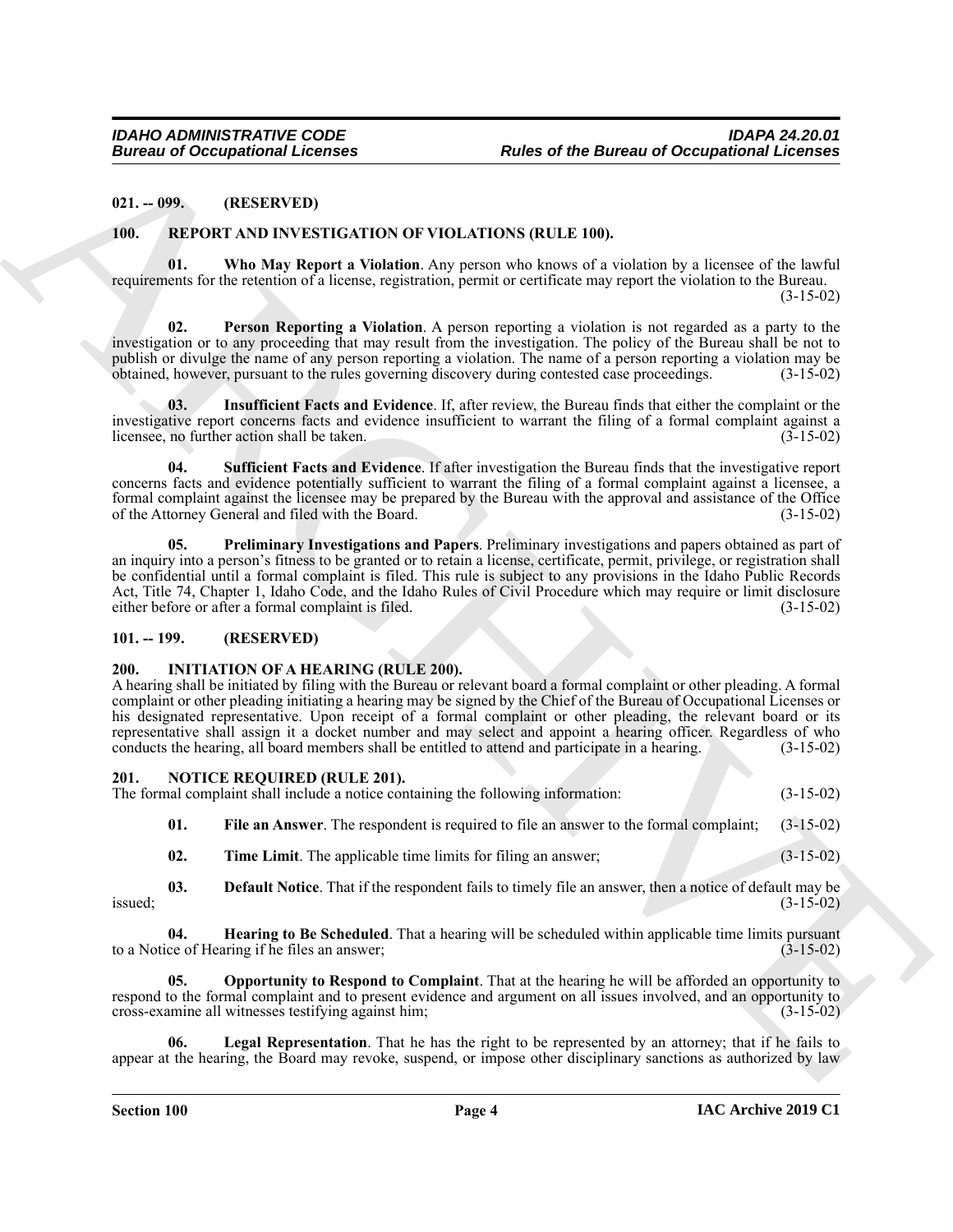### *IDAHO ADMINISTRATIVE CODE IDAPA 24.20.01 Bureau of Occupational Licenses Rules of the Bureau of Occupational Licenses*

without further notice; and  $(3-15-02)$ 

<span id="page-4-3"></span>**07.** Issuance of Subpoenas. That he is entitled to the issuance of subpoenas to compel the attendance sses and the production of books, documents, or other things relevant to the proceedings. (3-15-02) of witnesses and the production of books, documents, or other things relevant to the proceedings.

### <span id="page-4-1"></span><span id="page-4-0"></span>**202. -- 599. (RESERVED)**

# Europa into the context of the context of the context of the companion of Companion in the context of the context of the context of the context of the context of the context of the context of the context of the context of **600. RULEMAKING HISTORY PRIOR TO JULY 1, 1993 (RULE 600).** These rules are adopted and effective this first day of June, 1981. (3-15-02)

<span id="page-4-2"></span>**601. -- 999. (RESERVED)**